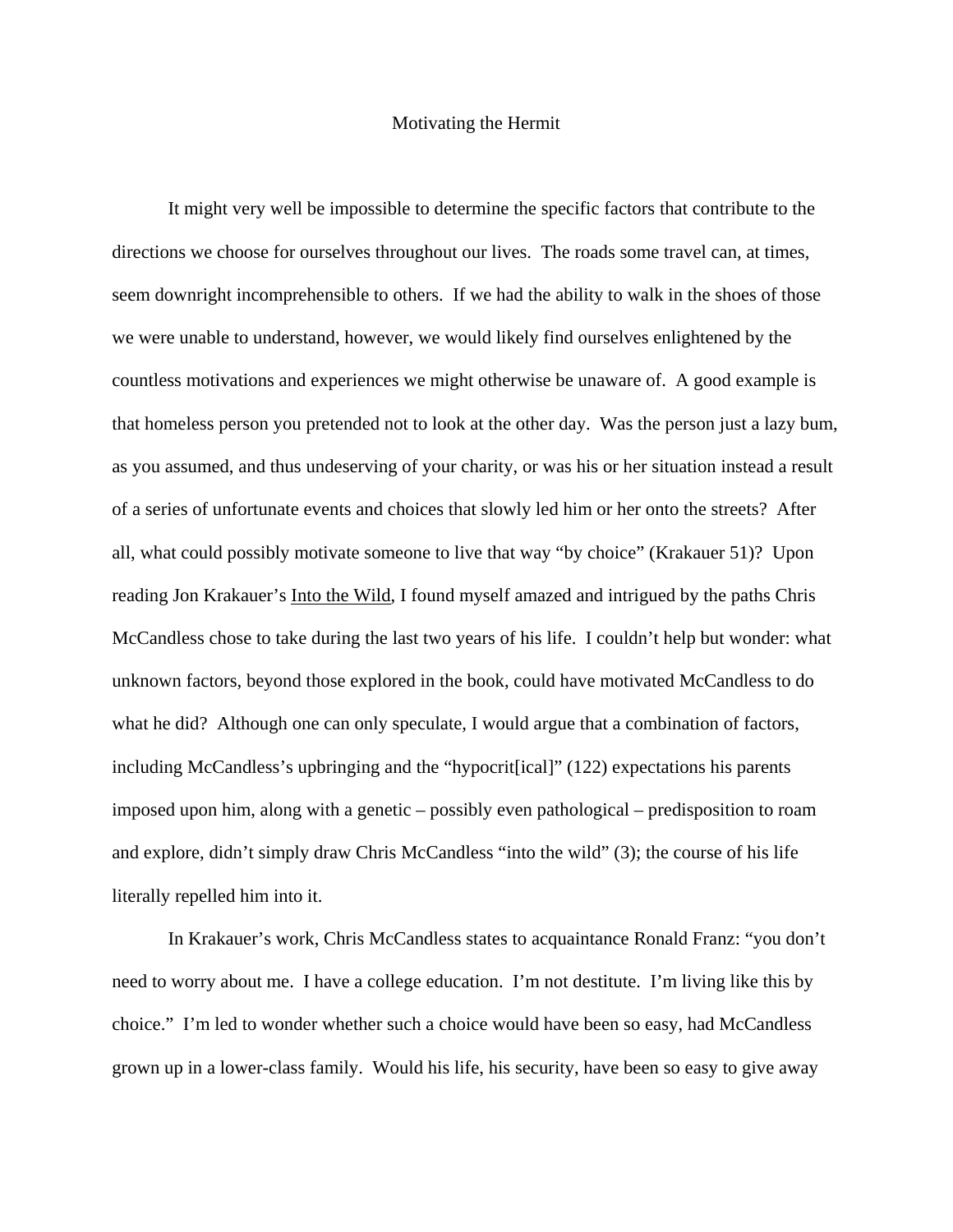had there been no easy means of replacing them? It is clear that McCandless' journey was incredibly important to him; actions such as leaving behind the car that he "loved . . . so much" (Krakauer 31-32), instead of abandoning his travels to recover it, speak louder than any words he could have left behind. What he never directly explains, however, is *why* this "odyssey" (22) was so important. A simple explanation might be that McCandless sought out the one thing he never completely knew: instability. "Charlie," a man with whom McCandless stayed for a short period of time, describes: "[McCandless] seemed like a kid who was looking for something, looking for *something*, just didn't know what it was. I was like that once, but then I realized what I was looking for: Money! Ha!" (42). Money seems to be the one thing "Charlie" never had much of, and it might therefore be natural for him to seek out that seemingly missing quality to his life. Would it, then, be only natural for McCandless also to seek out that which he didn't have? It is possible, but I believe McCandless's motivations stem even deeper than that.

 In a letter written to friend Wayne Westerberg, McCandless states that he "'escaped from Atlanta . . . to kill the false being within and victoriously conclude the spiritual revolution. . . . no longer to be poisoned by civilization [McCandless's alter ego, Alex Supertramp] flees, and walks alone upon the land to become lost in the wild'" (Krakauer 163). I find it interesting that McCandless chooses the word "escape," when referring to his departure from Atlanta, as if the city were a prison holding him against his will. McCandless also notes that by becoming "lost in the wild" he will "victoriously conclude the spiritual revolution." It is clear that McCandless perceives his journey as life-changing, perhaps even spiritually enlightening, but also something that would not have been achievable had he remained in Atlanta. Again, McCandless's choice in words is telling. It is not every day a person claims to be undergoing a "spiritual revoluton," and in stating this McCandless implies quite a bit. Not only does he directly connect the wild with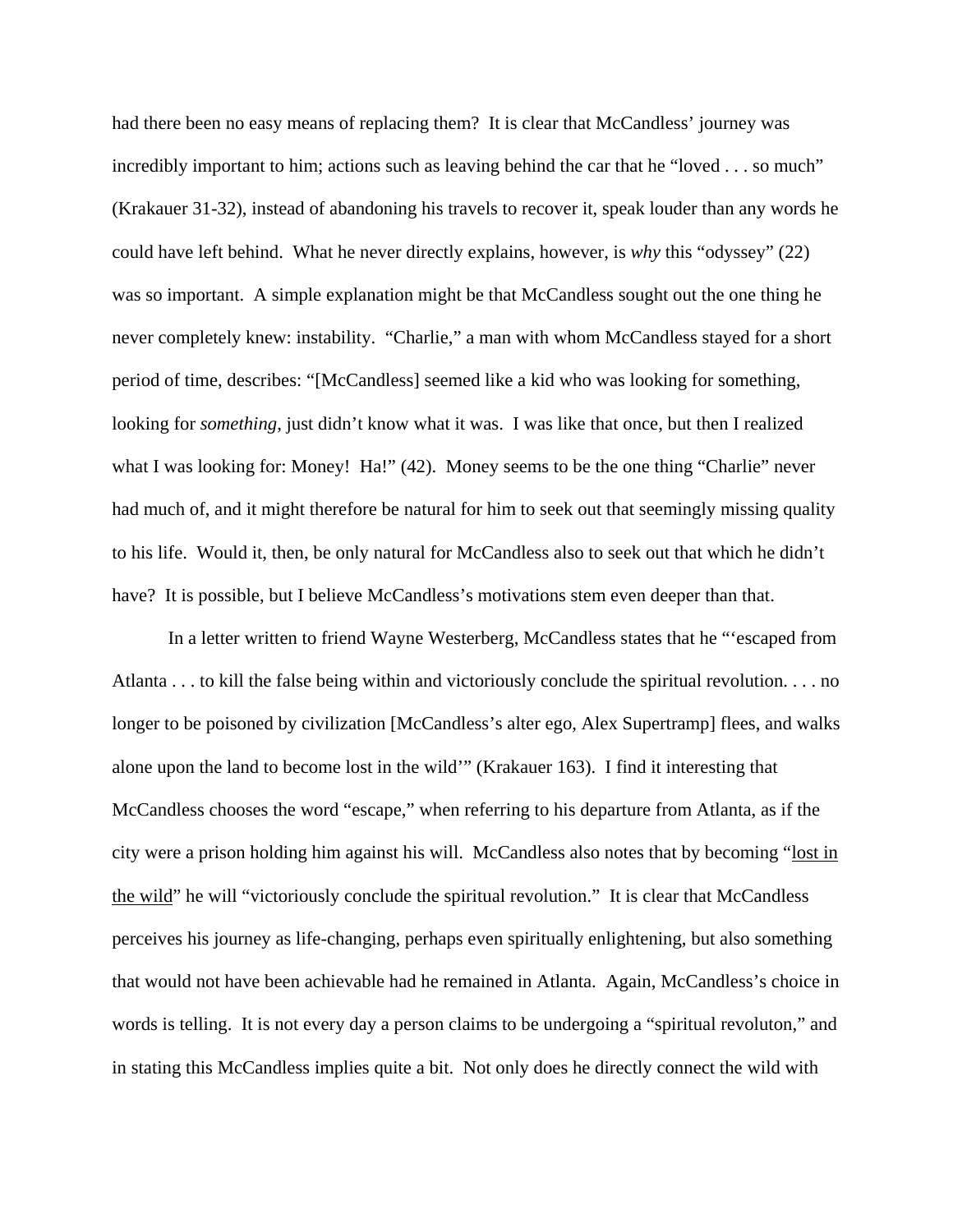spiritual change, but by using the word "conclude" rather than "begin" or "seek" to describe this important event also gives us the impression that his past journeys have already sent him well on his way toward his goal.

 McCandless had a natural impulse to explore well before the days of his odysseys. As a fellow student in McCand;ess's high school track team, Gordy Cucullu, notes: "'[McCandless] would lead us on long, killer runs . . . and intentionally try to get us lost. We'd run as far and as fast as we could, down strange roads, through the woods, whatever. The whole idea was to lost our bearings, to push ourselves into unknown territory'" (Krakauer 112). A single event, however could have been a major catalyst in sparking McCandless's dribve to push this need to its absolute extreme.

 It seems that McCandless's picture-perfect image of his father was shattered during one of his earliest "cross-country wanderings" (Krakauer 121). Krakauer explains: "Chris's relations with his parents . . . deteriorated significantly that summer. . . . Chris's smouldering anger, it turns out, was fueled by a discovery he'd made" (121). When McCandless found out about his father's past infidelity, he became filled with more than anger; it seems that he became driven to distance himself as much as he possibly could from his father's "hypocrit[ical]" ways. With that in mind he decided to graduate college, to "'let [his parents] think that [he was] "coming around to see their side of things . . . and then, when the time [was] right . . . knock them out of [his] life""" (64). A payback of deception, perhaps, before his journey could commence? Considering the life McCandless led up until college, can the behaviors he exhibited be considered normal? Even more, do "normal" people take off to the streets and the wilderness to commence spiritual journeys when they are in need of sorting out their lives – or might McCandless's behaviors be considered abnormal, simply because they don't fit into the societal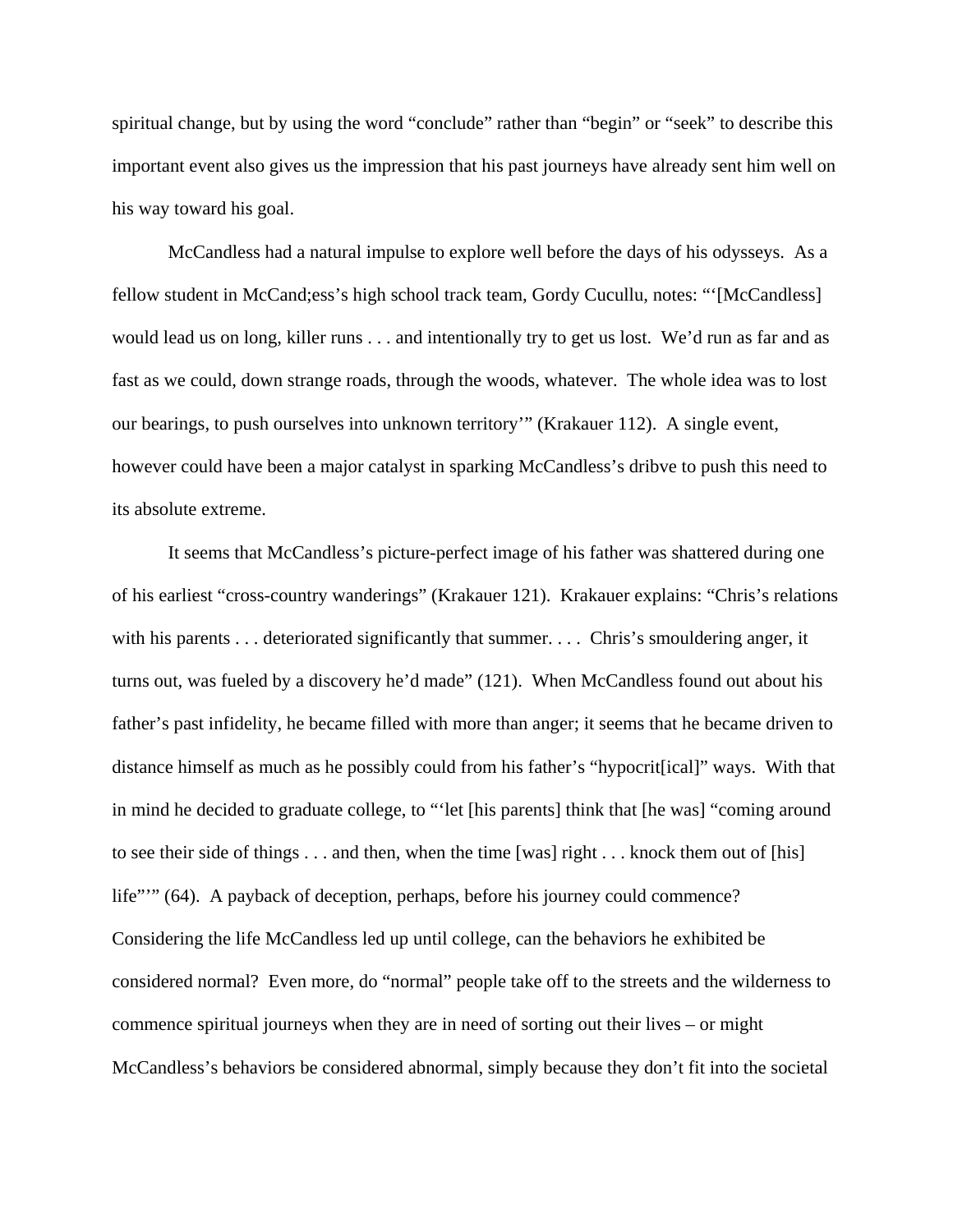concensus?

 I would like to think that, in a way, I understand McCandless's desire to "escape" from society. I've witnessed more than my share of society's hypocrisy and ignorance, and I'd be lying it I didn't note that I've fantasized about walking out on it more than once as a result of my experiences. Unlike McCandless, however, I could not fathom giving up a warm house, my friends and family, or the responsibilities I've taken on in return for such freedom. McCandless seemed to believe that his freedom was more important than such societal comforts and connections. With that, I can't help but wonder if McCandless might have been, even in the least bit, driven by some sort of neurosis?

 Krakauer writes: "many aspects of Chris's personality baffled his parents. He could be generous and caring to a fault, but he had a darker side as well, characterized by monomania, impatience, and unwavering self-absorption, qualities that seemed to intensify through his college years" (120). It is important to note that the escalation of these behaviors could easily have resulted from McCandless's newfound knowledge of his father's imperfection, as even Krakauer indirectly implies. However, it is also important to consider that the behaviors are described as "intensify[ing] through his college years." There is no mention that the "qualities" did not exist beforehand, an ambiguity that may or may not have been intentional. The implications appear to grow, however, when we add Krakauer's quote of writer Anthony Storr:

> '[A]voidance behavior is a response designed to protect the infant from behavioral disorganization. If we transger this concept to adult life, we can see that an avoidant infant might very well develop into a person whose principle need was to find some kind of meaning and order in life which was not entirely, or even chiefly, dependent upon interpersonal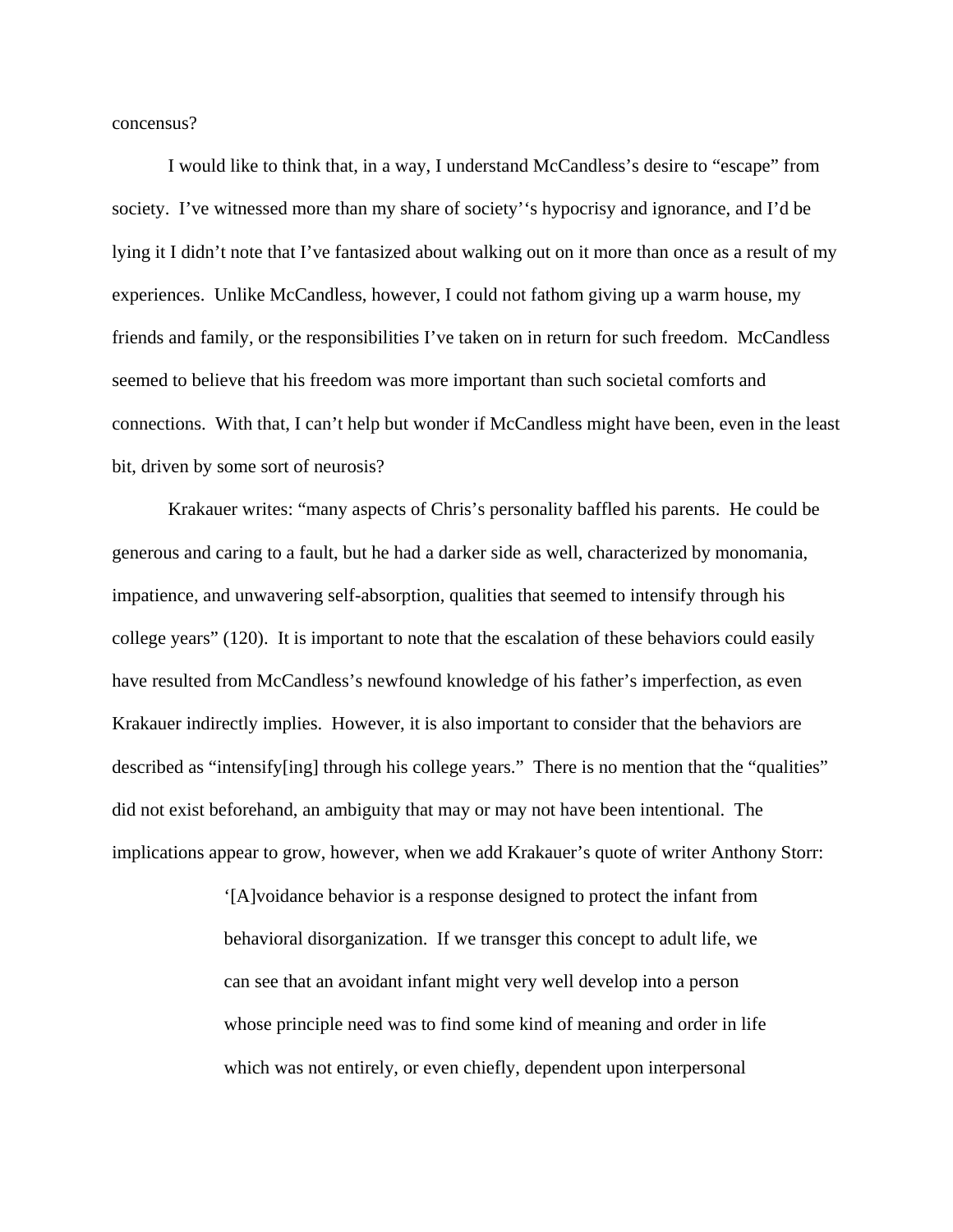relationships' (61).

Although Krakauer does not formally investigate the possibility of a psychological cause for McCandless's extreme actions (beyond references to his own daring adventures and a handful of short investigations of various explorers and thrill-seekers), these implications do deserve some analysis. If McCandless did happen to exhibit some type of avoidance behavior, it would be easier to understand why he felt the need to distance himself from not only his family, but all of society. Krakauer points out in another possible clue from McCandless's journal, stating: "on February 3 . . . McCandless [goes] to Lost Angeles to 'get a ID and a job but feels uncomfortable in sociery now and must return to the road immediately'" (36). Being that McCandless makes an obvious attempt to reenter society in Los Angeles, only to retreat immediately, I am inclined to wonder whether or not McCandless may have suffered from some sort of undiagnosed social anxiety disorder. Althoug one could argue over whether these anxieties might have been a result of his long-term absence from society or pre-existing conditions that became amplified over the years, the possibility of either shouldn't be discounted. It is unlikely that McCandless would have wandered the country for nearly two years before traveling to Alaska, had the ability to function within society been a more prevalent part of his personality.

 Or perhaps I am reading completely in the wrong direction; perhaps McCandless really was on a spiritual journey, his motivations sound and completely justified. A number of religions and spiritual leaders, for example, mention a great necessity for nature. Many native Americans still practice the centuries-old "vision quest" ceremony, in which young adults seek higher truths by meditating within nature without food or water. Teacher, psychologist, and selfproclaimed psychic, Ellie Crystal states, "[a vision quest] is a time of fasting - praying - and being in nature." Sri Swami Sivananda explains the similar Buddhist practices, which emulate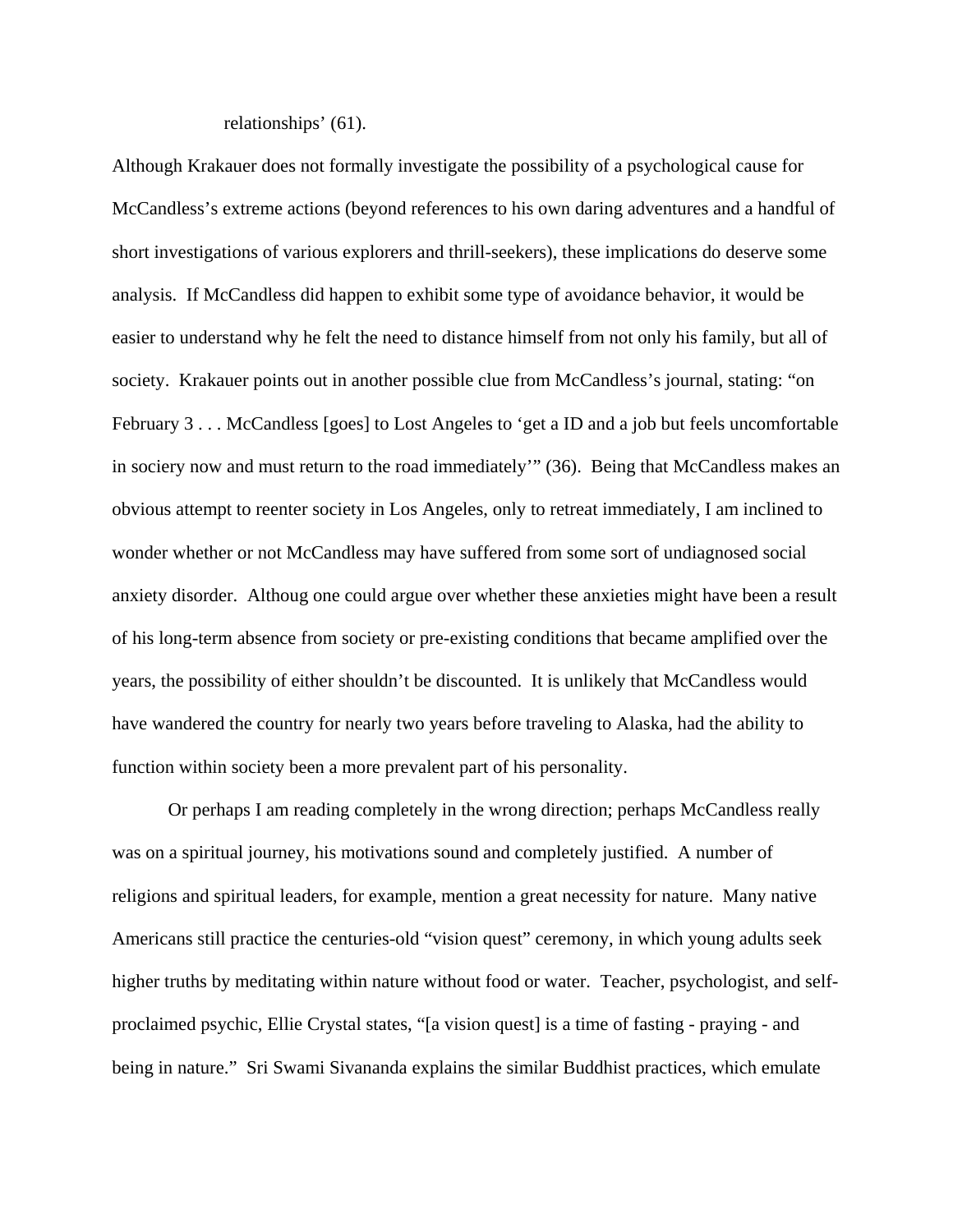Buddha Gautama's intense spiritual revelation: "[the Buddha] plunged himself deep into meditation ... underneath [the] sacred Bo-tree ... [and] he attained Nirvana." According to legend, Buddha then spent the next two weeks dancing and meditating beside the tree (Sivananda). Jesus, who is a revered religious figure to many, sought his spiritual peace by going to similar, perhaps even further, extremes: "driven by the Spirit into the desert, Jesus remains there for forty days without eating; he lives among wild beasts, and angels minister to him" (Akin).

 I sincerely doubt that there are many who would describe Jesus or Buddha as crazy for doing what they did, or that native Americans have no right, nor and validity, in practicing their beliefs. Considering these variables, might it be possible - even remotely – that Chris McCandless's journey through the country and up into Alaska truly was a legitimate quest for enlightenment, comparable to that of any other? I simply cannot help but wonder: if Jesus or Buddha were alive today, would society – would  $I$  – question the sanity of their actions, as well?

 Be it through spiritual odyssey or psychosis, I have no doubt that Chris McCandless felt he had no choice but to do what he did, and that he did truly find what he was looking for in Alaska - regardless motivations might have drawn him there. Krakauer states, "one of [McCandless's] last acts was to take a picture of himself, standing near the bus ... he is smiling in the picture, and there is no mistaking the look in his eyes: Chris McCandless was at peace, serene as a monk gone to God" (199). The picture is printed on the inside cover of Into the Wild. McCandless's journey there, as well as his untimely death, might have been the result of several arguable factors and events, but he truly does look like a man who has found his spiritual peace. It is hard to say whether or not with that peace also came spiritual insight, or even if his choice to leave society wasn't anything more, really, than a naive, youthful mistake, given the fact that his